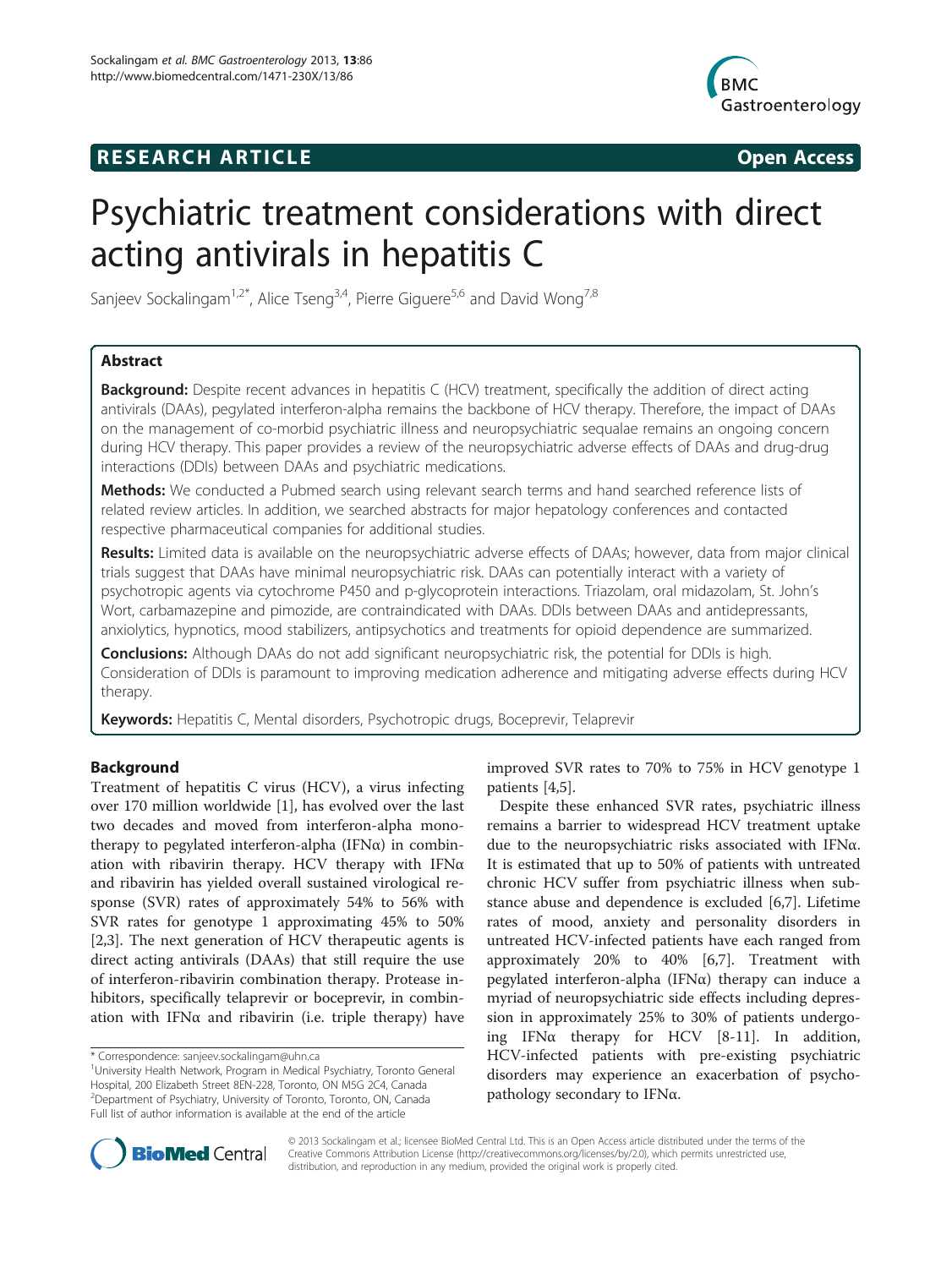Poorly managed psychiatric illness can lead to treatment discontinuation, poor adherence to treatment and serious psychiatric sequalae, such as suicide [\[12,13](#page-7-0)]. The onset of suicidal ideation and suicide on HCV therapy coincides with the onset of IFNα-induced depression (IFNα-D) and requires prompt recognition and treatment to prevent these serious psychiatric sequelae [\[12,14\]](#page-7-0). Integrated Hepatology-Psychiatric care models have demonstrated the capacity to mitigate neuropsychiatric risks associated with HCV therapy through improved access to psychiatric and psychological interventions [\[15,16](#page-7-0)].

In the era of DAAs, adherence is paramount to treatment success given the strict dosing regimen of first generation HCV protease inhibitors (PIs). First generation DAAs have high pill burdens and frequent dosing intervals. Active depression has been associated with poor antiviral therapy (ART) in patients infected with human immunodeficiency virus (HIV) [[17\]](#page-7-0). Therefore, it is possible that poorly controlled psychiatric illness may compromise adherence to PI dosing schedules and as a result, reduce HCV treatment efficacy. Similar to the advent of HIV ART, first generation DAAs have also presented concerns regarding drug-drug interactions (DDIs) with medications including several psychotropic medications. Given the high prevalence of psychiatric illness in HCV-infected patients and need for psychotropic treatments for IFNα-induced neuropsychiatric side effects, an understanding of salient DDIs involving psychotropic medications is essential to the clinical care of patients treated for HCV.

With respect to DDIs, both boceprevir and telaprevir are substrates and inhibitors of CYP3A4 [[18,19\]](#page-7-0). Both agents also inhibit p-glycoprotein [\[18,19](#page-7-0)] and telaprevir may inhibit renal transporters [\[20\]](#page-7-0). Approximately 50% to 60% of available prescription medications are metabolized via CYP3A4 pathway [[21,22\]](#page-7-0). Moreover, preliminary HCV data suggests that in clinical practice, 72% of patients had at least one DDI and 50% had at least two DDIs related to DAAs [\[23\]](#page-7-0). Therefore, there is a high potential for DDIs with HCV protease inhibitors, particularly if treatment for other comorbid conditions is necessary.

Interactions may be pharmacokinetic or pharmacodynamic in nature. Pharmacodynamic interactions impact drug efficacy or toxicity in an additive, synergistic or antagonistic manner. For instance, pegylated interferon and ribavirin have CNS effects that overlap with those of the antiretroviral regimens involving efavirenz; coadministration may theoretically contribute to adverse effects including depression, mood changes, and suicidality. Clinicians may therefore wish to avoid this combination if possible, particularly in patients with a history of significant mental illness.

Pharmacokinetic interactions may result in altered concentrations of one or more interacting drugs. Negative two-way interactions have been observed between both boceprevir and telaprevir and ritonavir-boosted HIV protease inhibitors, with significant reductions in exposures of HCV agents and HIV protease inhibitors; therefore, telaprevir should not be coadministered with ritonavirboosted darunavir, fosamprenavir, or lopinavir [\[18\]](#page-7-0) and boceprevir is not recommended for use with any boosted protease inhibitor [\[24\]](#page-7-0).

Negative consequences of drug interactions may include viral breakthrough and development of resistance, sub-optimal disease/symptom management, or drug toxicity and possible non-adherence [[25](#page-8-0)]. These interactions highlight the challenges of managing multiple comorbidities in patients with HCV infection.

The purpose of this review was to evaluate the current evidence on: (i) the neuropsychiatric adverse effects of DAAs, and (ii) the DDIs between DAAs and psychotropic agents when used in HCV patients.

# **Methods**

We performed a Pubmed search using MeSH headings "hepatitis C" AND "boceprevir" OR "telaprevir" combined with "mental disorders", "psychotropic drugs" and "drug interactions". We limited our search to English language studies published between 2000-April 2013. References for all review articles were searched for additional studies as well as conference abstracts. Additional information on psychiatric adverse effects and DDIs with DAAs were requested from Vertex and Merck. Due to the limited literature, data on psychiatric adverse effects was also obtained from registration trials for boceprevir and telaprevir. Theoretical drug interactions were included in the respective sections. Due to available data on antidepressant efficacy in depressed HCV populations, we discussed potential DAA and antidepressant DDIs in the context of clinical evidence for specific antidepressant agents for treating depression during HCV therapy. Level of evidence was derived from 2 recent guidelines and existing reviews [[26](#page-8-0)-[29\]](#page-8-0) and a previously published grading system [[30\]](#page-8-0) was used classify evidence for only studies examining antidepressant treatment of depression during HCV therapy.

# Results

# Neuropsychiatric side effects of DAAs

Data on neuropsychiatric adverse effects of DAAs is limited and predominantly derived from landmark clinical trials for boceprevir and telaprevir (see Table [1](#page-2-0)) [[4,5,](#page-7-0)[31-34](#page-8-0)]. Across trials, there was no significant difference in neuropsychiatric side effects between DAAs and treatment with peg- IFNα and ribavirin alone. It should be noted that the rates of neuropsychiatric sequalae from DAAs may be an underestimate, as patients with significant psychiatric illness were excluded from these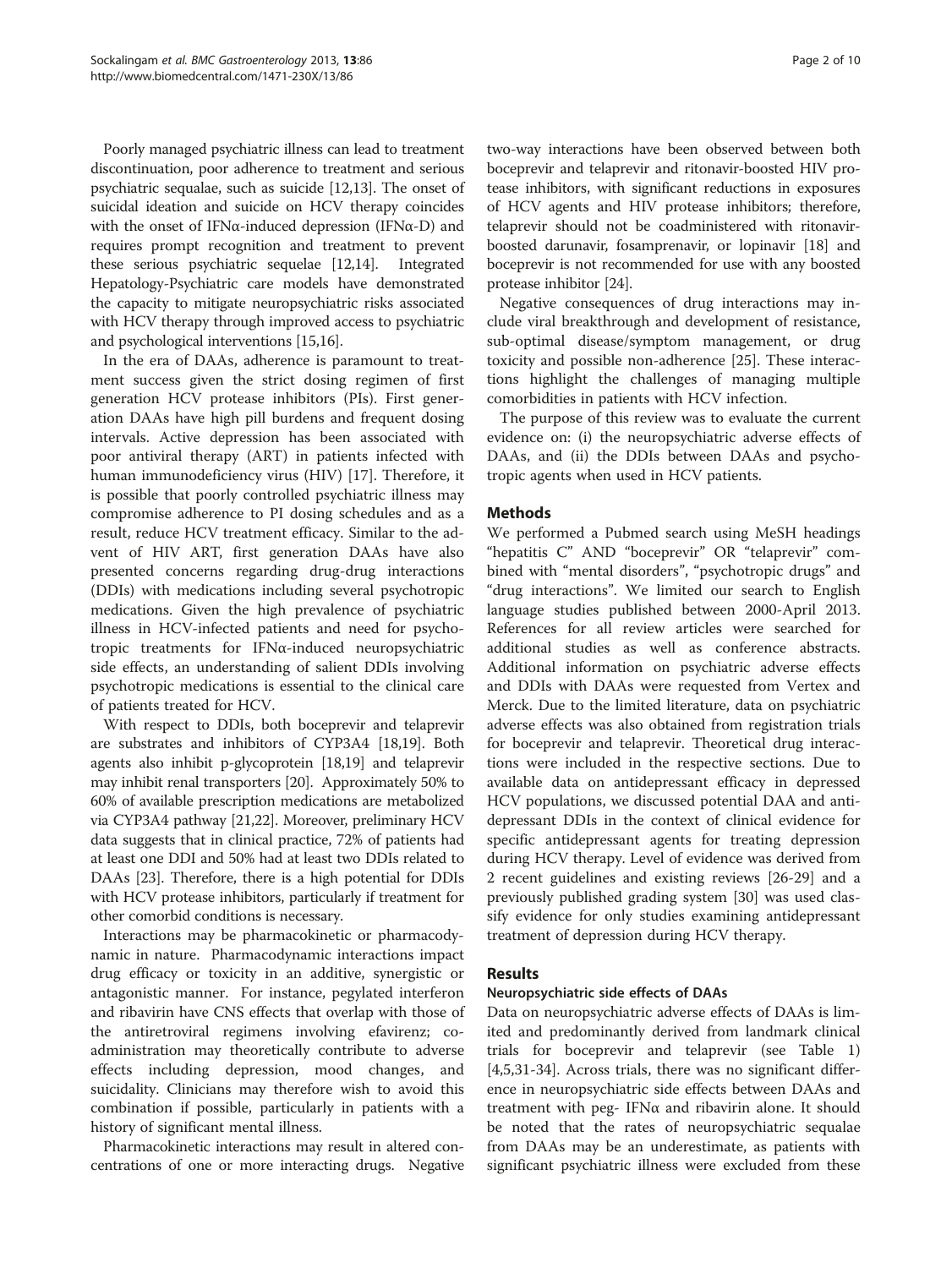<span id="page-2-0"></span>Table 1 Psychiatric adverse effects in DAAs

Psyc

| Table T Psychiatric adverse effects in DAAs |                    |                         |              |                          |                     |                |
|---------------------------------------------|--------------------|-------------------------|--------------|--------------------------|---------------------|----------------|
|                                             | Telaprevir trials  |                         |              | <b>Boceprevir trials</b> |                     |                |
|                                             | <b>ADVANCE [4]</b> | <b>ILLUMINATE*</b> [31] | REALIZE [32] | <b>SPRINT-1 [33]</b>     | <b>SPRINT-2 [5]</b> | RESPOND-2 [34] |
| Psychiatric side effect                     |                    |                         |              |                          |                     |                |
| Fatique                                     | 57% (57%)          | 68%                     | 55% (40%)    | 68% (55%)                | 53% (60%)           | 54% (50%)      |
| Insomnia                                    | 32% (31%)          | 31%                     | 26% (26%)    | 28% (38%)                | 33% (32%)           | 30% (20%)      |
| Irritability                                | 22% (18%)          |                         | 14% (16%)    | ۰                        | 22% (24%)           | 19% (13%)      |
|                                             |                    |                         |              |                          |                     |                |

Depression 18% (22%) - 9% (14%) - 23% (22%) 12% (15%)

Anxiety 10% (12%) - - - - - % - percent for study arm corresponding to current standard of care for DAA.

(%) – percent for pegylated IFNα and Ribavirin treatment arm.

\*ILLUMINATE – did not have pegylated IFNα and Ribavirin treatment arm.

studies and detection of psychiatric side effects did not utilize formal psycho-diagnostic tools. Only one study published data on anxiety during triple therapy and found a comparable reported rate of anxiety in patients treated with triple therapy (10%) versus standard therapy alone (12%) [[4\]](#page-7-0). Although studies focusing specifically on psychiatric complications of DAAs are lacking, this preliminary data suggests that DAAs confer a minimal risk of additional neuropsychiatric side effects.

#### Antidepressant use with DAAs

Antidepressants are used primarily in the treatment of depression and anxiety in both untreated HCV patients and patients undergoing IFN $\alpha$  therapy for HCV. Studies have explored the use of antidepressants in HCV as both prophylactic (i.e. antidepressant pre-treatment) and symptomatic treatment for IFNα-D. Two recent guidelines have specifically identified management of IFNα-D and provided recommendations for antidepressant therapy in HCV-infected patients (see Table [2](#page-3-0)). Based upon these guidelines and previous reviews [[26\]](#page-8-0), only escitalopram currently has Level 1 evidence for treating or preventing depression emerging during HCV treatment [[35,36\]](#page-8-0).

Anxiety secondary to IFNα can also be treated with antidepressants, which are a first line treatment based upon the limited available literature (Level 4) [\[41,42](#page-8-0)]. Escitalopram and citalopram may be beneficial options in treating anxiety disorders in HCV based upon the anecdotal reports of safety in HCV [\[43-45](#page-8-0)] and extrapolation of evidence from non-HCV anxiety treatment guidelines [\[46\]](#page-8-0). Clinicians should be aware of the potential risk of dose-related QT prolongation with citalopram and escitalopram [[47](#page-8-0)]. The maximum recommended dose is citalopram 20 mg per day in patients with hepatic impairment, those 65 years of age or older, patients who are CYP2C19 poor metabolizers, or patients who are taking concomitant cimetidine or another CYP2C19 inhibitor [[48\]](#page-8-0). In some countries, such as Canada, the maximum recommended dose for escitalopram in

patients with hepatic impairment is 10 mg per day due to QT prolongation concerns [\[49](#page-8-0)].

Drug interactions between DAAs and some antidepressants, specifically those affected by CYP 450 interactions of PIs, may lead to clinically significant adverse effects which impact tolerability to therapy for HCV. For example, SSRIs and Selective Noradrenergic Reuptake Inhibitors (SNRIs) can be associated with nausea, gastrointestinal upset, sweating and sexual dysfunction, which could emerge with PI related drug interactions.

Specific drug interactions with antidepressants and DAAs are summarized in Table [2.](#page-3-0) In a single study involving telaprevir, escitalopram area under the curve (AUC) was reduced by 35%, suggesting the need for clinicians to monitor the need for dose optimization on triple therapy [\[50](#page-8-0)]. No significant DDI has been observed between escitalopram and boceprevir [[37\]](#page-8-0). Specific antidepressants, for example trazodone, that have a high sedative potential and potential for DDIs with DAAs can lead to increased sedation and may impact overall tolerability and compliance to both agents. Therefore, the selection of antidepressant agents during HCV therapy should include consideration of potential DDIs, in order to avoid possible adverse effects, which may negatively affect HCV antiviral treatment adherence. Clinicians should also be aware that St. John's Wort is a potent inducer of CYP3A4 and P-gp [\[40\]](#page-8-0), and is contraindicated with DAAs due to the potential risk for significant reductions in boceprevir or telaprevir concentrations [\[18,19](#page-7-0)].

#### Benzodiazepine and hypnotic use with DAAs

Benzodiazepines may be a treatment option for anxiety symptoms in the context of HCV or secondary to IFNα; however, no large trials have examined the efficacy of anxiolytics in HCV [\[16](#page-7-0)[,41,42,51,52\]](#page-8-0). Anecdotally, benzodiazepines have also been used short-term for insomnia in HCV-infected patients [[41\]](#page-8-0). Furthermore, the prevalence of substance dependence in HCV patients has cautioned the use of benzodiazepines in this patient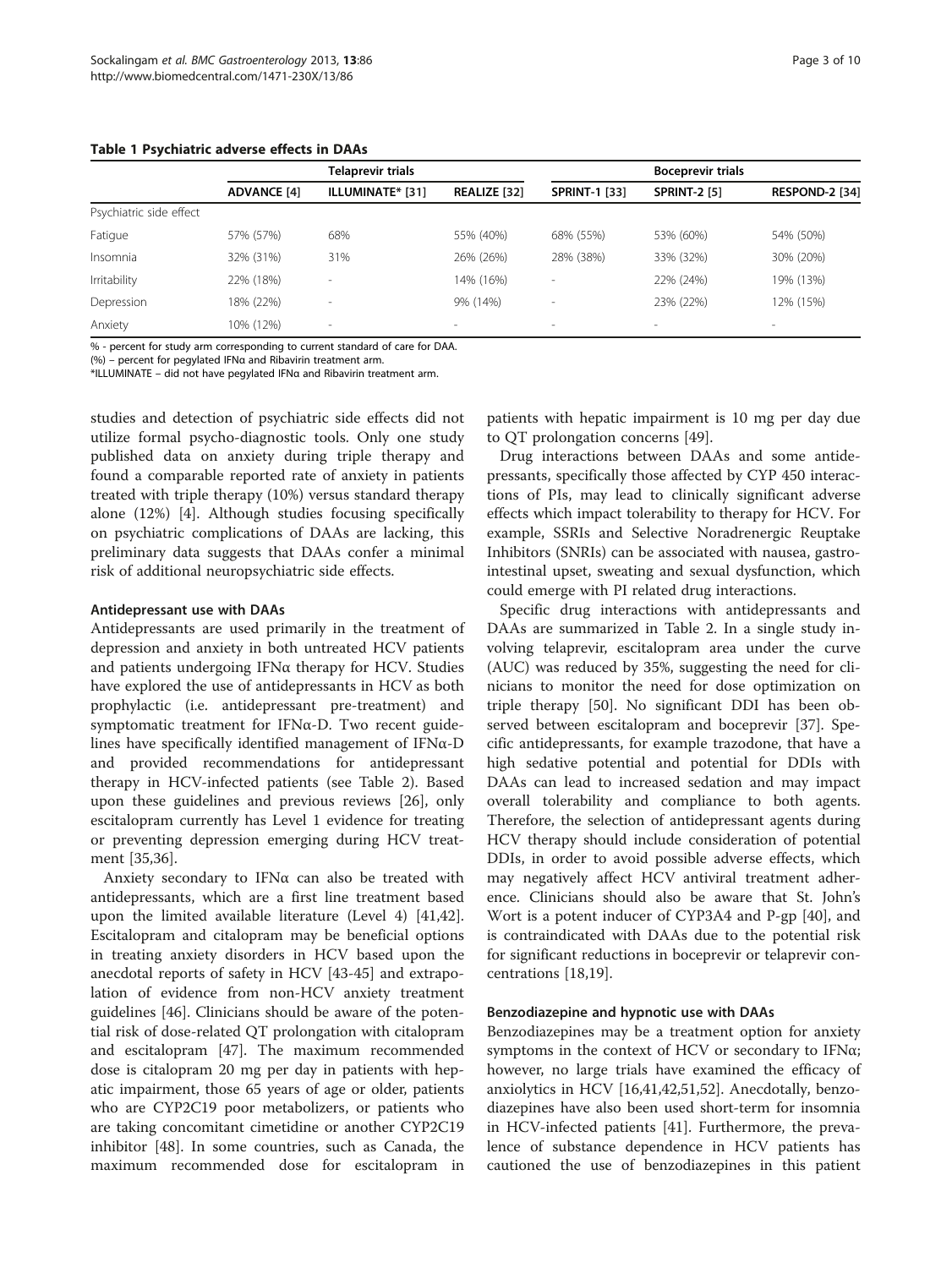| Level of<br>evidence for<br>depression<br>treatment | Antidepressant<br>(route of metabolism)                                                                                                  | Known or potential<br>interactions with DAAs                                                                           | <b>Comments</b>                                                                                                                        |
|-----------------------------------------------------|------------------------------------------------------------------------------------------------------------------------------------------|------------------------------------------------------------------------------------------------------------------------|----------------------------------------------------------------------------------------------------------------------------------------|
| Level 1                                             | Escitalopram (CYP2C19, 3A4 >> 2D6)                                                                                                       | No interaction observed with<br>boceprevir [37] 35% J<br>escitalopram AUC with telaprevir<br>$[38]$                    | Boceprevir: no dose adjustment required.<br>Telaprevir: May need to titrate escitalopram<br>dose according to clinical response.       |
| Level 2                                             | Citalopram (CYP2C19, 3A4 >> 2D6)                                                                                                         | Potential for L antidepressant<br>concentrations based on<br>escitalopram interaction data.                            | Monitor and titrate dose according to clinical<br>response.                                                                            |
|                                                     | Paroxetine* (CYP2D6)                                                                                                                     | No interaction expected based on<br>known pharmacologic<br>characteristics.                                            | Monitor and titrate dose according to clinical<br>response.                                                                            |
| Level 4                                             | Bupropion (CYP2B6), Fluoxetine (CYP2D6)                                                                                                  | No interaction expected based on<br>known pharmacologic<br>characteristics.                                            | Monitor and titrate dose according to clinical<br>response.                                                                            |
|                                                     | Sertraline (CYP2B6 > 2C9/19, 3A4, 2D6, UGT1A1<br>- possible), Mirtazapine (CYP2D6, 1A2, 3A4),<br>Venlafaxine (CYP2D6 > CYP3A4)           | Potential for $\uparrow$ sertraline,<br>mirtazapine, venlafaxine<br>concentrations (clinical<br>significance unknown). | Use with caution: monitor and titrate dose<br>according to clinical response.                                                          |
|                                                     | Desvenlafaxine (UGT>>3A4) [39,40]                                                                                                        | Potential for ↑ desvenlafaxine<br>concentrations (clinical<br>significance unknown).                                   | Monitor and titrate antidepressant dose<br>according to clinical response.                                                             |
|                                                     | Tricyclic antidepressants i.e. Desipramine<br>(CYP2D6>>UGT), Imipramine (CYP2D6, 1A2,<br>2C19, 3A > UGT), Trazodone** (CYP2D6><br>CYP3A) | Potential increase in TCA<br>concentrations resulting in<br>dizziness, hypotension and<br>syncope.                     | Use with caution with DAAs, lower TCA<br>doses are recommended.                                                                        |
|                                                     | Nortriptyline (CYP2D6)                                                                                                                   | known pharmacologic<br>characteristics.                                                                                | No interaction expected based on Monitor and titrate dose according to clinical<br>response.                                           |
| Avoid<br>(exceptional<br>circumstances<br>only)     | Duloxetine (CYP1A2, 2D6)                                                                                                                 | Duloxetine: risk of hepatotoxicity.                                                                                    | Duloxetine is contraindicated in liver disease.                                                                                        |
|                                                     | Nefazodone (CYP3A4)                                                                                                                      | Nefazodone: potential for 1<br>nefazodone and/or DAA<br>concentrations; also risk of<br>hepatotoxicity.                | Nefazone was discontinued in the United<br>States and Canada in 2003 due to<br>hepatotoxicity concerns. Avoid use in liver<br>disease. |
|                                                     | St. John's Wort (hypericum perforatum);<br>induces CYP3A4 and P-qp [40].                                                                 | Potential for J DAA<br>concentrations.                                                                                 | St. John's Wort is contraindicated with<br>boceprevir [19] and telaprevir [18].                                                        |

#### <span id="page-3-0"></span>Table 2 Evidence for antidepressant treatment of depression during HCV Therapy and drug interactions with DAAs

\*Evidence in RCT for depressed mood component of major depression only.

\*\*Trazodone is primarily used clinically for treating insomnia.

Level of Evidence: Level I (≥ 2 RCTs or meta-analysis), Level 2 (1 RCT), Level 4 (Case reports/series or expert opinion).

population. In general, short-acting benzodiazepines should be avoided due to potential rebound effect on anxiety and long-term benzodiazepine use may lead to tolerance and dependence.

If benzodiazepines are used, lorazepam, oxazepam or temazepam are preferred due to the reliance on glucuronidation, a process that is relatively preserved in patients with significant liver disease [\[53](#page-8-0)]. Furthermore, these three agents are the least susceptible to pharmacokinetic interactions with DAAs since they are not metabolized through the cytochrome P450 system. Most other benzodiazepine agents undergo metabolism solely or partially through CYP3A4, and thus concentrations may be increased by DAAs via CYP3A4 inhibition. Triazolam and oral midazolam are contraindicated with boceprevir and telaprevir, due to hypothesized or documented

significant interactions. When administered orally, midazolam exposures were increased 430% in the presence of boceprevir [\[54](#page-8-0)] and almost 9-fold in the presence of telaprevir [[55\]](#page-8-0). Intravenous midazolam concentrations increased 3.4-fold when co-administered with telaprevir [[55](#page-8-0)]. Thus, while intravenous midazolam is not absolutely contraindicated with PIs, it is recommended that this combination be administered with caution in a setting which allows for close clinical monitoring for prolonged sedation and/or respiratory depression, and that dose adjustment of intravenous midazolam should be considered [[19](#page-7-0)].

Zolpidem is metabolized through a variety of CYP450 isozymes, including CYP3A, 2C9, 1A2, 2D6, and 2C19. In the presence of steady-state telaprevir, zolpidem exposures were unexpectedly reduced by 47% [\[56](#page-8-0)]. Close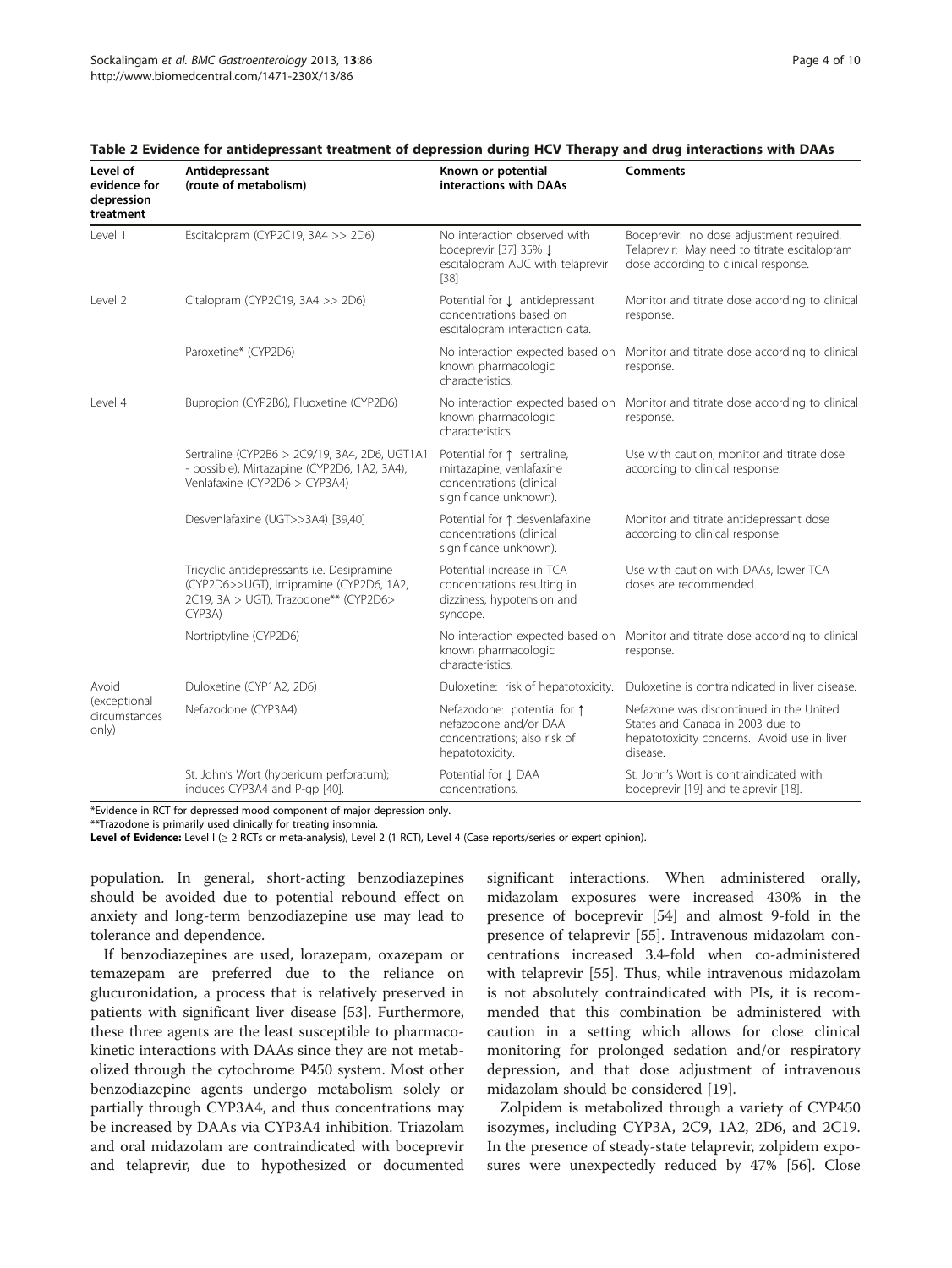<span id="page-4-0"></span>monitoring and dose titration of zolpidem is recommended if this agent is coadministered with telaprevir. Zopiclone is also metabolized predominantly by CYP3A4 and to a lesser degree by CYP2C8 and CYP2C9. Zopiclone concentrations may theoretically be increased by DAAs and require close monitoring. Most other benzodiazepines should be used cautiously in patients on DAAs. Clinicians may consider starting with a decreased benzodiazepine dose and monitoring for benzodiazepine-related toxicity, or selecting an alternate agent such as lorazepam, oxazepam or temazepam. Dose reductions are also recommended in patients with severe liver impairment as per product monographs [\[18,19](#page-7-0)].

#### Anticonvulsant use with DAAs

Anticonvulsants can be used as mood stabilizers for new onset or de-stabilized bipolar disorder during IFNα therapy for HCV. Studies on the efficacy of anticonvulsants as moodstabilizers in HCV are limited to case reports and as a result, treatment often follows non-HCV bipolar treatment guidelines [\[30](#page-8-0)].

Lithium is a preferred moodstabilizer due its renal excretion and minimal dose adjustment in patients with HCV except in patients with shifting fluid balance resulting from decompensated cirrhosis [[57\]](#page-8-0). Lithium has no known drug interactions with DAAs. Valproic acid has no significant DDIs with DAAs; however, valproic acid use in HCV has been limited by its purported risk of hepatotoxicity [[58\]](#page-8-0). Nonetheless, in a study of patients with less severe HCV disease, elevations in alanine aminotransferase (ALT) were comparable between valproic acid and other psychotropic agents [\[59\]](#page-8-0).

Amongst the remaining moodstabilizers, carbamazepine is contraindicated due to induction of cytochrome P450 3A4 and potential for decreasing boceprevir or telaprevir levels (see Table 3). Lamotrigine undergoes extensive metabolism by UDP-glucuronosyltransferase (UGT) 1A4 [[60\]](#page-8-0). This metabolic pathway is not inhibited or induced by boceprevir or telaprevir. Lamotrigine has been associated with severe rash, including Steven's Johnson rash. Given that DAAs, particularly telaprevir, have also been associated with severe rashes, it is recommended to use extra precautions if coadministration is required. Gabapentin and pregabalin are not effective moodstabilizers for bipolar disorder in monotherapy [\[61](#page-8-0)]; however, based upon data from non-HCV populations pregabalin and gabapentin can be efficacious in treating co-morbid generalized anxiety disorder (GAD) in HCV. Both pregabalin and gabapentin have no significant drug interactions with HCV triple therapy

| Table 3 Anticonvulsant drug interactions with DAAs |  |
|----------------------------------------------------|--|
|----------------------------------------------------|--|

| Drug (route of metabolism)                                                                                                                                   | Known or potential interactions with<br><b>DAAs</b>                     | <b>Comments</b>                                                                                                                                                                                                                                                                                                                                                                |
|--------------------------------------------------------------------------------------------------------------------------------------------------------------|-------------------------------------------------------------------------|--------------------------------------------------------------------------------------------------------------------------------------------------------------------------------------------------------------------------------------------------------------------------------------------------------------------------------------------------------------------------------|
| Lithium (renal)                                                                                                                                              | No interaction expected based on known<br>pharmacologic characteristics | Monitor and titrate dose<br>according to clinical response<br>and serum levels.                                                                                                                                                                                                                                                                                                |
| Valproic Acid, divalproex<br>Parent: UGT (50%), minor CYP dependent<br>oxidation pathway (<10%)<br>Inhibitor of UGT,CYP2C9/19                                | No interaction expected based on known<br>pharmacologic characteristics | Monitor and titrate dose according<br>to clinical response and serum levels.                                                                                                                                                                                                                                                                                                   |
| Carbamazepine<br>Parent: CYP3A>> 2C8, 1A2<br>Inducer of CYP3A, 2C9, 2C19, UGT and possibly 1A2                                                               | Potential for J DAAs concentrations                                     | Carbamazepine is contraindicated<br>with boceprevir [19] Co-administration<br>of telaprevir with potent CYP3A4 inducers<br>such as carbamazepine may lead to<br>reduced DAA plasma concentrations<br>and decreased efficacy [18] Carbamazepine<br>clearance can also potentially be decreased<br>[62]. Consider an alternate agent with non-<br>inducing metabolic properties. |
| Oxcarbazepine<br>Parent: UGT Inhibitor of CYPC19; Potent inducer of CYP3A4.<br>Relative to carbamazepine, oxcarbazepine<br>inducing effect is 54% lower [63] | Potential for J DAAs concentrations                                     | Co-administration of boceprevir and<br>telaprevir with potent CYP3A4 inducers,<br>may lead to reduced DAA plasma<br>concentrations and decreased efficacy.<br>Consider an alternate agent with non-<br>inducing metabolic properties [64].                                                                                                                                     |
| Lamotrigine (UGT)                                                                                                                                            | No interaction expected based on known<br>pharmacologic characteristics | Monitor and titrate dose according to<br>clinical response.                                                                                                                                                                                                                                                                                                                    |
| Gabapentin (Renal)                                                                                                                                           | No interaction expected based on known<br>pharmacologic characteristics | Monitor and titrate dose according<br>to clinical response.                                                                                                                                                                                                                                                                                                                    |
| Pregabalin (Renal)                                                                                                                                           | No interaction expected based on known<br>pharmacologic characteristics | Monitor and titrate dose according<br>to clinical response.                                                                                                                                                                                                                                                                                                                    |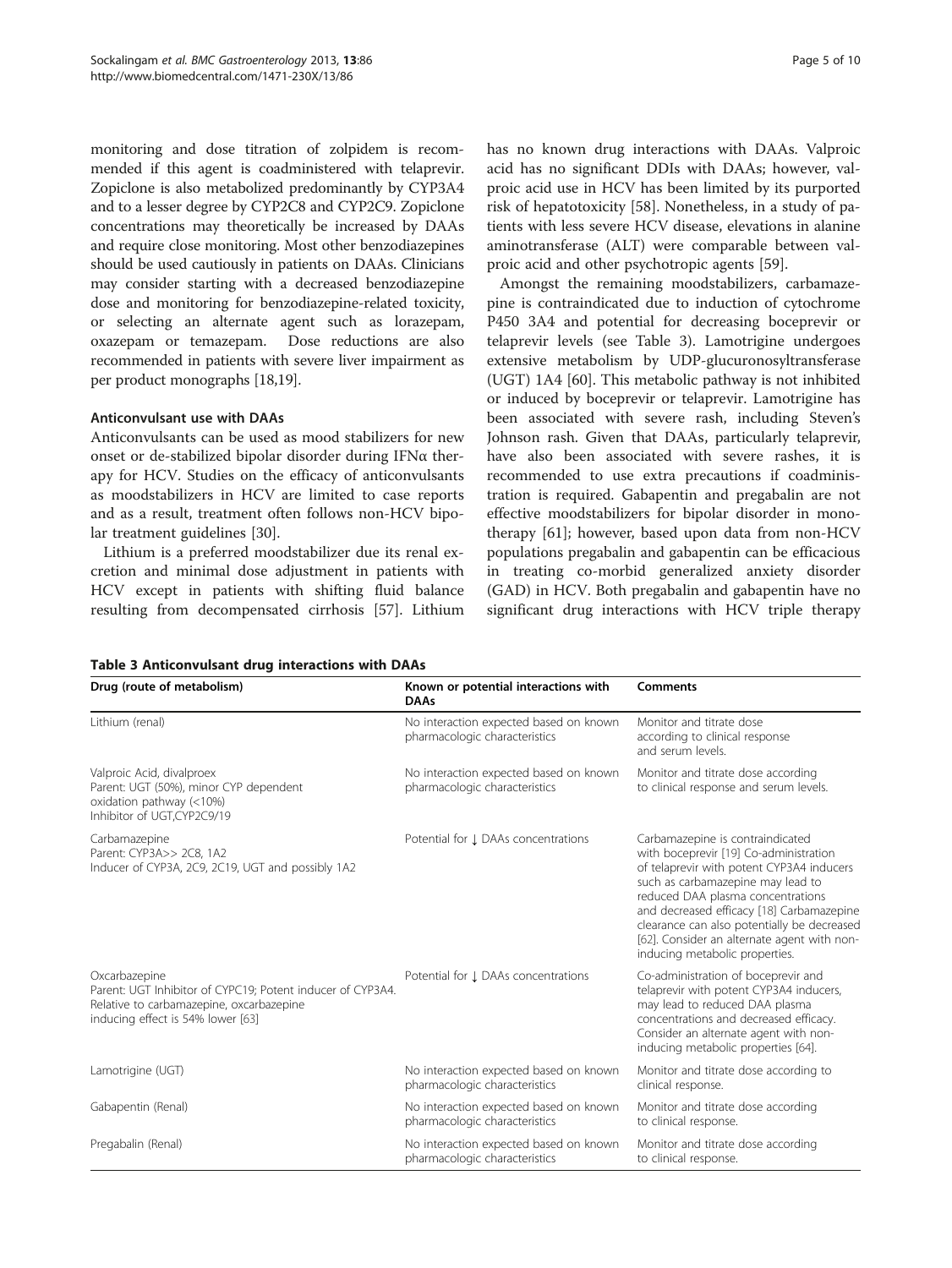involving DAAs as they are both predominantly renally excreted. Table [3](#page-4-0) provides a summary of anticonvulsant drug interactions with DAAs.

#### Antipsychotic use with DAAs

Antipsychotic medications can be used during HCV therapy to stabilize pre-existing mood or psychotic disorders in patients or to treat IFNα-induced mood or psychotic symptoms secondary. Patients with severe mental illness, such as schizophrenia [\[65,66](#page-8-0)] and bipolar disorder [[67\]](#page-8-0) have been shown to have higher rates of HCV compared to the general population and thus, it may not be uncommon to treat patients with HCV who are already treated with antipsychotic medications for severe mental illness. Albeit rare, antipsychotic medications may be used to treat de novo secondary to IFNα

[[68-](#page-8-0)[72](#page-9-0)]. In addition, atypical antipsychotics can be used for mood stabilization and irritability emerging during HCV therapy [[41](#page-8-0),[73](#page-9-0),[74](#page-9-0)].

Several DDIs and side effects should be considered when prescribing antipsychotic medication in the context of HCV triple therapy (see Table 4). Telaprevir and boceprevir may interact with antipsychotics prone to corrected QT (QTc) interval prolongation and elevations in plasma levels could increase QTc prolongation risk. As a result, pimozide, a conventional antipsychotic with a high propensity for QTc prolongation, is contraindicated when treating patients with boceprevir and telaprevir. Amongst the atypical antipsychotics, ziprasidone, which is metabolized by CYP 3A4, is associated with an increased QTc prolongation risk amongst novel antipsychotics [[75](#page-9-0)]. Initiation of ziprasidone should include a baseline

| Table 4 Antipsychotic drug interactions with DAAs                                                                                                                                                                                          |                                                                            |                                                                                                                                                                                                                                                                                                                                                                                                       |  |
|--------------------------------------------------------------------------------------------------------------------------------------------------------------------------------------------------------------------------------------------|----------------------------------------------------------------------------|-------------------------------------------------------------------------------------------------------------------------------------------------------------------------------------------------------------------------------------------------------------------------------------------------------------------------------------------------------------------------------------------------------|--|
| Drug (route of metabolism)                                                                                                                                                                                                                 | Known or potential interactions with DAAs                                  | <b>Comments</b>                                                                                                                                                                                                                                                                                                                                                                                       |  |
| Aripiprazole (CYP3A4, 2D6)                                                                                                                                                                                                                 | Potential for $\uparrow$ aripiprazole<br>concentrations                    | Use combination with caution,<br>and monitor for aripiprazole-related<br>toxicity (sedation, sinus tachycardia,<br>nausea/vomiting, or dystonic reactions).<br>Consider starting with a decreased<br>aripiprazole dose or select an alternate agent.                                                                                                                                                  |  |
| Asenapine (UGT1A4, CYP1A2)                                                                                                                                                                                                                 | No interaction expected based on<br>known pharmacologic<br>characteristics | Monitor and titrate dose according<br>to clinical response [76].                                                                                                                                                                                                                                                                                                                                      |  |
| Clozapine (CYP1A2> 3A4,P-gp)                                                                                                                                                                                                               | Potential for ↑ clozapine<br>concentrations                                | Clozapine has a narrow therapeutic index.<br>Use combination with caution, and monitor<br>for clozapine-related toxicity (Bone marrow<br>suppression, generalized seizures, severe<br>sedation, confusion and delirium). Consider<br>starting with a decreased clozapine<br>dose or select an alternate agent.<br>When available, clozapine<br>therapeutic drug monitoring is<br>recommended [77,78]. |  |
| Olanzapine (CYP1A2, UGT,PGP>2D6)                                                                                                                                                                                                           | No interaction expected based<br>on known pharmacologic characteristics    | Monitor and titrate dose according to<br>clinical response.                                                                                                                                                                                                                                                                                                                                           |  |
| Paliperidone<br>Potential for ↑ paliperidone<br>Primarily renally excreted (59%);<br>concentrations<br>minor CYP dependant pathway<br>(CYP3A4, PGP>2D6), but may not be<br>clinically significant. Substrate<br>and inhibitor of P-qp [79] |                                                                            | DAAs inhibit both CYP3A4 and P-qp,<br>and clinically significant interaction,<br>although unlikely, cannot be ruled out.<br>Use combination with caution, and<br>monitor for possible paliperidone-<br>related toxicity.                                                                                                                                                                              |  |
| Quetiapine (CYP3A4>2D6, P-qp)                                                                                                                                                                                                              | Potential for ↑ quetiapine<br>concentrations                               | Use combination with caution, and<br>monitor for quetiapine-related toxicity<br>(excessive sedation). Consider starting<br>with a decreased quetiapine dose or<br>select an alternate agent [80].                                                                                                                                                                                                     |  |
| Risperidone (CYP2D6, P-qp>3A4)                                                                                                                                                                                                             | Potential for 1 risperidone<br>concentrations                              | Unlike its active metabolite paliperidone,<br>risperidone is primarily metabolized by<br>CYP2D6. However, the elimination of<br>paliperidone may be impaired. Use<br>combination with caution, and monitor<br>for possible risperidone-related toxicity.                                                                                                                                              |  |
| Ziprasidone (CYP3A4>1A2)<br>Minor CYP dependant<br>pathway (33%) [78].                                                                                                                                                                     | Potential for 1 ziprasidone<br>concentrations                              | Although clinically significant interaction<br>unlikely, use combination with caution,<br>and monitor for possible ziprasidone-<br>related toxicity (QTc).                                                                                                                                                                                                                                            |  |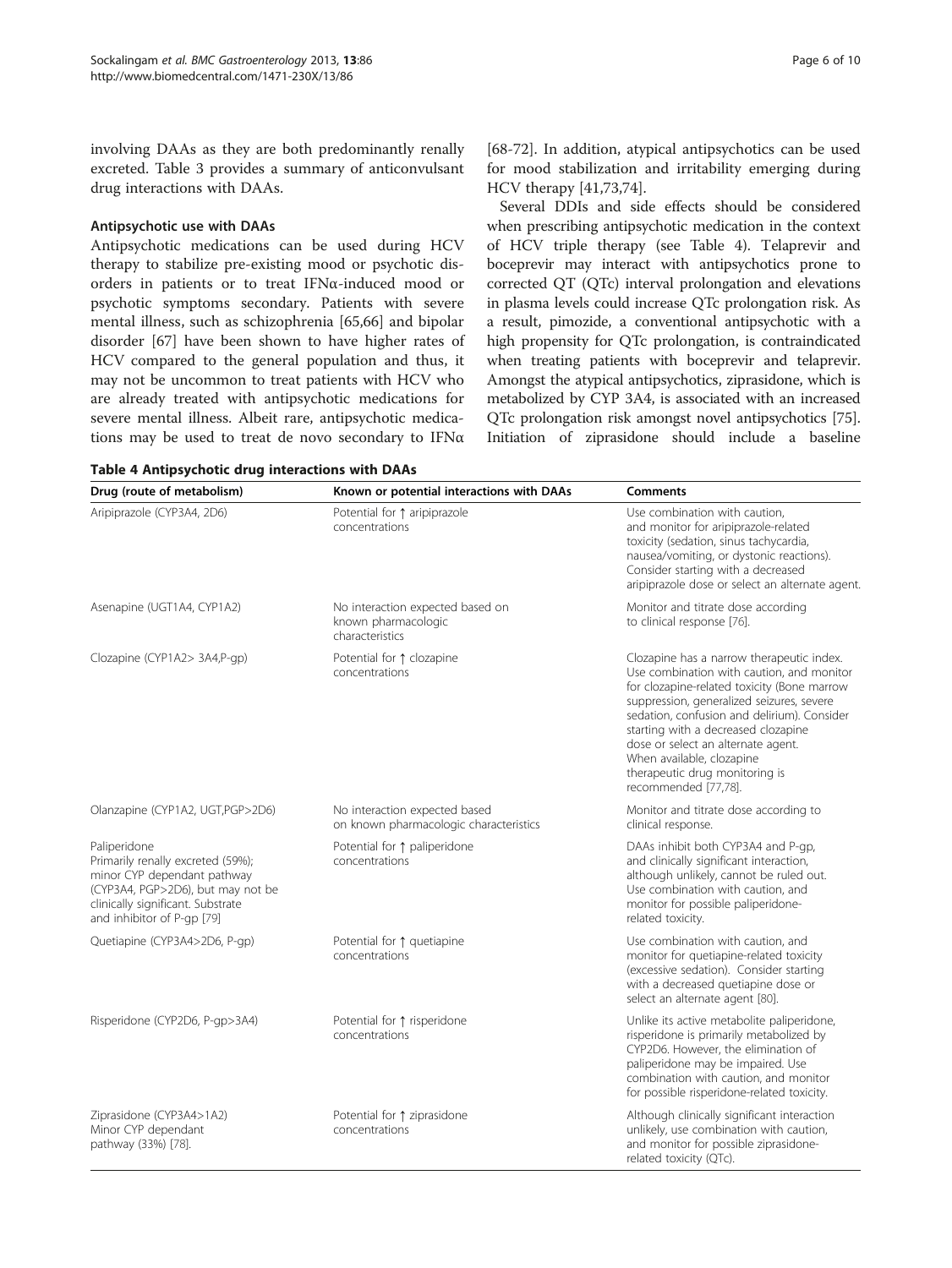electrocardiogram (ECG) and this may need to be reassessed on triple therapy for HCV due to DDI.

Several antipsychotics are metabolized via CYP3A4/5, which are inhibited by current DAAs. Sedating antipsychotics that are metabolized by CYP3A4, such as quetiapine, may be increased via DDIs secondary to DAAs and could result in more pronounced sedation that could hinder compliance with multiple daily dosing regimens of DAAs. Clozapine is also metabolized in part by CYP3A4 and clozapine levels should be monitored closely during HCV triple therapy as higher doses of clozapine have been associated with an increased adverse effects including seizures [[81\]](#page-9-0). Treatment with clozapine is further complicated during HCV therapy due to additive theoretical risks of agranulocytosis and neutropenia related specifically to IFNα effects. Therefore, clozapine monitoring protocols may need to be adjusted due to this risk and vigilant follow-up monitoring for signs of infection is recommended [[82\]](#page-9-0).

Lastly, DAAs are known inhibitors of P-gp and many second generation antipsychotics are substrates of P-gp [[83](#page-9-0)]. In theory, inhibition of P-gp may lead to increased exposure of the antipsychotic in the CSF, and may be associated with enhanced effectiveness or toxicity [\[79\]](#page-9-0). Despite the absence of documented metabolic drug interactions, caution is to be exercised with known substrates of P-gp (quetiapine, risperidone, olanzapine) and DAAs.

#### Addictions agents with DAAs

Given the higher rates of substance dependence in HCV-infected patient populations compared to the general population [\[6](#page-7-0)], treatment of concurrent substance use disorders, either through harm reduction or abstinence based models, is an important component of pre-HCV therapy stabilization. To date, no studies have determined if the addition of DAAs to HCV treatment increased the risk of substance use relapse.

In some HCV-infected populations, methadone treatment is a core component of HCV treatment stabilization in patients at risk of opioid and polysubstance dependence [\[84,85\]](#page-9-0). Methadone is metabolized by CYP2C19 and 3A4. The coadministration of methadone and telaprevir was shown to result in a 21% decrease of the active enantiomer R-methadone exposure [\[86](#page-9-0)]. However, free concentrations of R-methadone were unaffected and therefore no dosage adjustment is necessary. Buprenorphine pharmacokinetics are not affected by telaprevir and is safe for coadministration [\[87](#page-9-0)]. Boceprevir was studied with methadone, buprenorphine and naloxone. Similar to telaprevir, boceprevir led to a 15% decrease of R-methadone exposure. No free methadone concentrations were performed. Boceprevir was also associated with an increase of naloxone and

buprenorphine exposure by 19 and 33% respectively, which is considered to be clinically non-significant [\[88](#page-9-0)].

### **Discussions**

Psychiatric disorders are highly prevalent in patients infected with chronic HCV and until IFNα-free therapies for HCV emerge, it is evident that neuropsychiatric risks of HCV therapy continue to be a significant concern. This review provides further information on the impact of DAAs on the neuropsychiatric sequelae of HCV therapy and clarifies the potential for DDIs with psychotropic medications.

First, DAAs do not appear to confer additional neuropsychiatric risks to patients undergoing HCV triple therapy. However, the use of DAAs warrants careful recognition of potential DDIs with psychotropic agents and an analysis of whether psychotropic regimens should be changed due to significant DDI risks. In addition, the potential for DDIs with psychotropic agents may exacerbate side effects and may interfere with DAA compliance, thus reducing HCV treatment efficacy.

The potential for clinically significant and complex interactions between DAAs and psychotropic drug classes is high. Interactions are primarily pharmacokinetic in nature, and may result in increased or decreased exposures of either/both drug classes. Potential clinical consequences of such interactions may include increased toxicity or potential under dosing. In the case of DAAs, sub-therapeutic concentrations may lead to treatment failure and development of resistance. Whenever possible, non-essential medications should be discontinued for the duration of HCV treatment.

Steps to identifying and managing interactions include ensuring that medication records are up to date at each patient visit (i.e., medication reconciliation), use of a systematic approach to identify combinations of potential concern, consulting pertinent HCV drug interaction resources, and frequent patient monitoring. Other management options include altering dosing frequency or replacing one agent with another drug with lower interaction potential. Given the complexity of this field, clinicians are encouraged to consult with pharmacists or physicians with expertise in HCV pharmacology when managing drug therapy of co-infected patients.

The results of this review can be beneficial in informing the selection of psychotropic agents for common psychiatric presentations in HCV. Using self-report or clinician rated psychiatric scales to measure treatment response to pharmacotherapy can be beneficial in monitoring relapse following psychotropic dose adjustments due to DDIs. For example, both the Beck Depression Inventory-II [[89\]](#page-9-0) or Patient Health Questionnaire-9 [[87](#page-9-0)] for depression have been used and validated in this patient population. Further, awareness and education of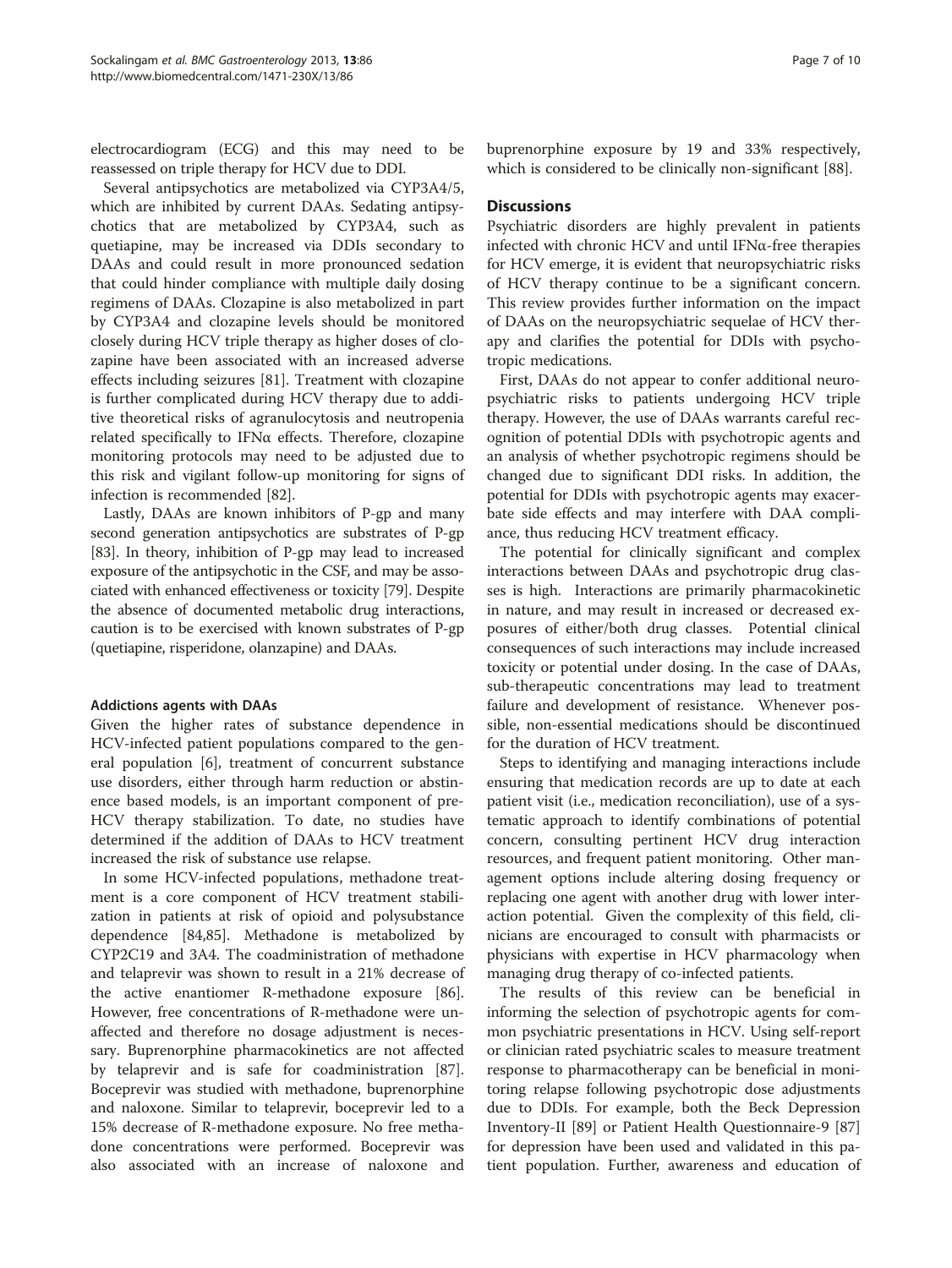<span id="page-7-0"></span>the entire interdisciplinary treatment team is important in order to assist with prompt recognition of psychiatric symptoms, appropriate selection of psychotropic agents with minimal drug interactions and to minimize adverse effects to increased overall treatment adherence. The importance of interdisciplinary models of HCV care is evident from studies showing comparable HCV treatment adherence rates and outcomes for patients with either active substance use [\[84,90\]](#page-9-0) or severe mental illness [\[91,92\]](#page-9-0) as compared to controls.

#### **Conclusions**

In summary, this review summarizes the emerging body of evidence in this area but also acknowledges the remaining gaps in the literature. Studies utilizing more detailed psychiatric assessment tools during HCV treatment with DAAs are needed to increase our understanding of DAA related psychiatric complications. Additional drug interaction studies between DAAs and commonly used psychotropic agents are urgently needed. The results of these studies will be essential to guiding clinicians presented with challenges in interpreting DDI risks related to psychiatric care in the era of HCV triple therapy, in order to optimize HCV treatment outcomes and as well as management of psychiatric symptomatology.

#### Competing interest

The authors have no funding interest to declare with respect to this study.

#### Authors' contribution

SS has served as a speaker for Roche Canada. AT has received honoraria for consulting work with Merck- Canada and Vertex Pharmaceuticals. PG has served as a speaker, a consultant and an advisory board member for Vertex Pharmaceuticals and Merck Frosst Canada. DKW has received nursing support from Roche Canada and Shering-Plough Canada. All authors read and approved the final manuscript.

#### Author details

<sup>1</sup>University Health Network, Program in Medical Psychiatry, Toronto General Hospital, 200 Elizabeth Street 8EN-228, Toronto, ON M5G 2C4, Canada. <sup>2</sup> Department of Psychiatry, University of Toronto, Toronto, ON, Canada. <sup>3</sup>University Health Network, Immunodeficiency Clinic, Toronto, ON, Canada. <sup>4</sup> Faculty of Pharmacy, University of Toronto, Toronto, ON, Canada. <sup>5</sup> The Ottawa Hospital, Immunodeficiency Clinic, Ottawa, ON, Canada. <sup>6</sup>The Ottawa Hospital Research institute, Ottawa, ON, Canada. <sup>7</sup>Toronto Western Hospital Liver Centre, Toronto, ON, Canada. <sup>8</sup>Faculty of Medicine, University of Toronto, Toronto, ON, Canada.

#### Received: 26 January 2013 Accepted: 4 May 2013 Published: 14 May 2013

#### References

- 1. Wasley A, Alter MJ: Epidemiology of hepatitis C: geographic differences and temporal trends. Semin Liver Dis 2000, 20(1):1–16.
- 2. Fried MW, Shiffman ML, Reddy KR, Smith C, Marinos G, Goncales FL Jr, Haussinger D, Diago M, Carosi G, Dhumeaux D, et al: Peginterferon alfa-2a plus ribavirin for chronic hepatitis C virus infection. N Engl J Med 2002, 347(13):975–982.
- 3. Manns MP, McHutchison JG, Gordon SC, Rustgi VK, Shiffman M, Reindollar R, Goodman ZD, Koury K, Ling M, Albrecht JK: Peginterferon alfa-2b plus ribavirin compared with interferon alfa-2b plus ribavirin for initial treatment of chronic hepatitis C: a randomised trial. Lancet 2001, 358(9286):958–965.
- 4. Jacobson IM, McHutchison JG, Dusheiko G, Di Bisceglie AM, Reddy KR, Bzowej NH, Marcellin P, Muir AJ, Ferenci P, Flisiak R, et al: Telaprevir for previously untreated chronic hepatitis C virus infection. N Engl J Med 2011, 364(25):2405–2416.
- 5. Poordad F, McCone J Jr, Bacon BR, Bruno S, Manns MP, Sulkowski MS, Jacobson IM, Reddy KR, Goodman ZD, Boparai N, et al: Boceprevir for untreated chronic HCV genotype 1 infection. N Engl J Med 2011, 364(13):1195–1206.
- 6. El-Sarag HB, Kunik M, Richardson P, Rabaneck L: Psychiatric disorders among veterans with hepatitis C infection. Gastroenterology 2002, 123:476–482.
- 7. Yovtcheva SP, Rifai MA, Moles JK, Linden BJV: Psychiatric comorbidity among hepatitis C-positive patients. Psychosomatics 2001, 42:411-415.
- 8. Horikawa N, Yamazaki T, Izumi N, Uchihara M: Incidence and clinical course of major depression in patients with chronic hepatitis type C undergoing interferon-alpha therapy: a prospective study. Gen Hosp Psych 2003, 25:34–38.
- 9. Morasco BJ, Loftis JM, Indest DW, Ruimy S, Davison JW, Felker B, Hauser P: Prophylactic antidepressant treatment in patients with hepatitis C on antiviral therapy: a double-blind, placebo-controlled trial. Psychosomatics 2010, 51(5):401–408.
- 10. Morasco BJ, Rifai MA, Loftis JM, Indest DW, Moles JK, Hauser P: A randomized trial of paroxetine to prevent interferon-alpha-induced depression in patients with hepatitis C. J Affect Disord 2007, 103:83-90.
- 11. Hauser P, Khosla J, Aurora H, Laurin J, Kling MA, Hill J, Gulati M, Thornton AJ, Schultz RL, Valentine AD, et al: A prospective study of the incidence and open-label treatment of interferon-induced major depressive disorder in patients with hepatitis C. Mol Psychiatry 2002, 7(9):942–947.
- 12. Dieperink E, Ho SB, Tetrick L, Thuras P, Dua K, Willnebring ML: Suicidal ideation during interferon-alpha2b and ribavirin treatment of patients with chronic hepatitis C. Gen Hosp Psych 2004, 26:237–240.
- 13. Ademmer K, Beutel M, Bretzel R, Jaeger C, Reimer C: Suicidal ideation with IFN-alpha and ribavirin in a patient with hepatitis C. Psychosomatics 2001, 42(4):365–367.
- 14. Sockalingam S, Links PS, Abbey SE: Suicide risk in hepatitis C and during interferon-alpha therapy: a review and clinical update. J Viral Hepat 2011, 18(3):153–160.
- 15. Schaefer M, Hintzpeter A, Mohmand A, Janssen G, Pich M, Schwaiger M, Sarkar R, Friebe A, Heinz A, Kluschke M, et al: Hepatitis C treatment in "difficult-to-treat" psychiatric patients with pegylated interferon-alpha and ribavirin: response and psychiatric side effects. Hepatology 2007, 46:991–998.
- 16. Neri S, Bertino G, Petralia A, Giancarlo C, Rizzotto A, Calvagno GS, Mauceri B, Abate G, Boemi P, Di Pino A, et al: A multidisciplinary therapeutic approach for reducing the risk of psychiatric side effects in patients with chronic hepatitis C treated with pegylated interferon alpha and ribavirin. J Clin Gastroenterol 2010, 44(9):e210–217.
- 17. Moore DJ, Blackstone K, Woods SP, Ellis RJ, Atkinson JH, Heaton RK, Grant I: Methamphetamine use and neuropsychiatric factors are associated with antiretroviral non-adherence. AIDS Care 2012, 24(12):1504–1513.
- 18. Vertex Pharmaceuticals Inc: Incivek (telaprevir) Product Monograph. Cambridge, MA: Vertex Pharmaceuticals Incorporated; 2012.
- 19. Merck Canada Inc: Victrelis (boceprevir) Product Monograph. Kirkland, QC: Merck Canada Inc; January 16, 2013.
- 20. Kunze A, Huwyler J, Camenisch G, Gutmann H: Interaction of the antiviral drug telaprevir with renal and hepatic drug transporters. Biochem Pharmacol 2012, 84(8):1096-1102.
- 21. Guengerich FP: Cytochrome P450s and other enzymes in drug metabolism and toxicity. AAPS J 2006, 8(1):E101-111.
- 22. Flockhart DA, Tanus-Santos JE: Implications of cytochrome P450 interactions when prescribing medication for hypertension. Arch Intern Med 2002, 162(4):405–412.
- 23. Kipp G, Mohammad R, Lin A, Johnson H: Evaluation of pharmacist identified and mitigated drug-drug interactions in hepatitis C virus infected patients starting telaprevir or boceprevir. In The 63rd Annual Meeting of the American Association for the Study of Liver Diseases. Boston, MA; 2012.
- 24. Hulskotte EGJ, Feng H-P, Xuan F, van Zutven M, O'Mara E, Youngberg S, Wagner JA, Butterton JR: Pharmacokinetic interaction between the HCV protease inhibitor boceprevir and ritonavir-boosted HIV-1 protease inhibitors atazanavir, lopinavir, and darunavir. Clin Infect Dis 2013, 56(5):718–726.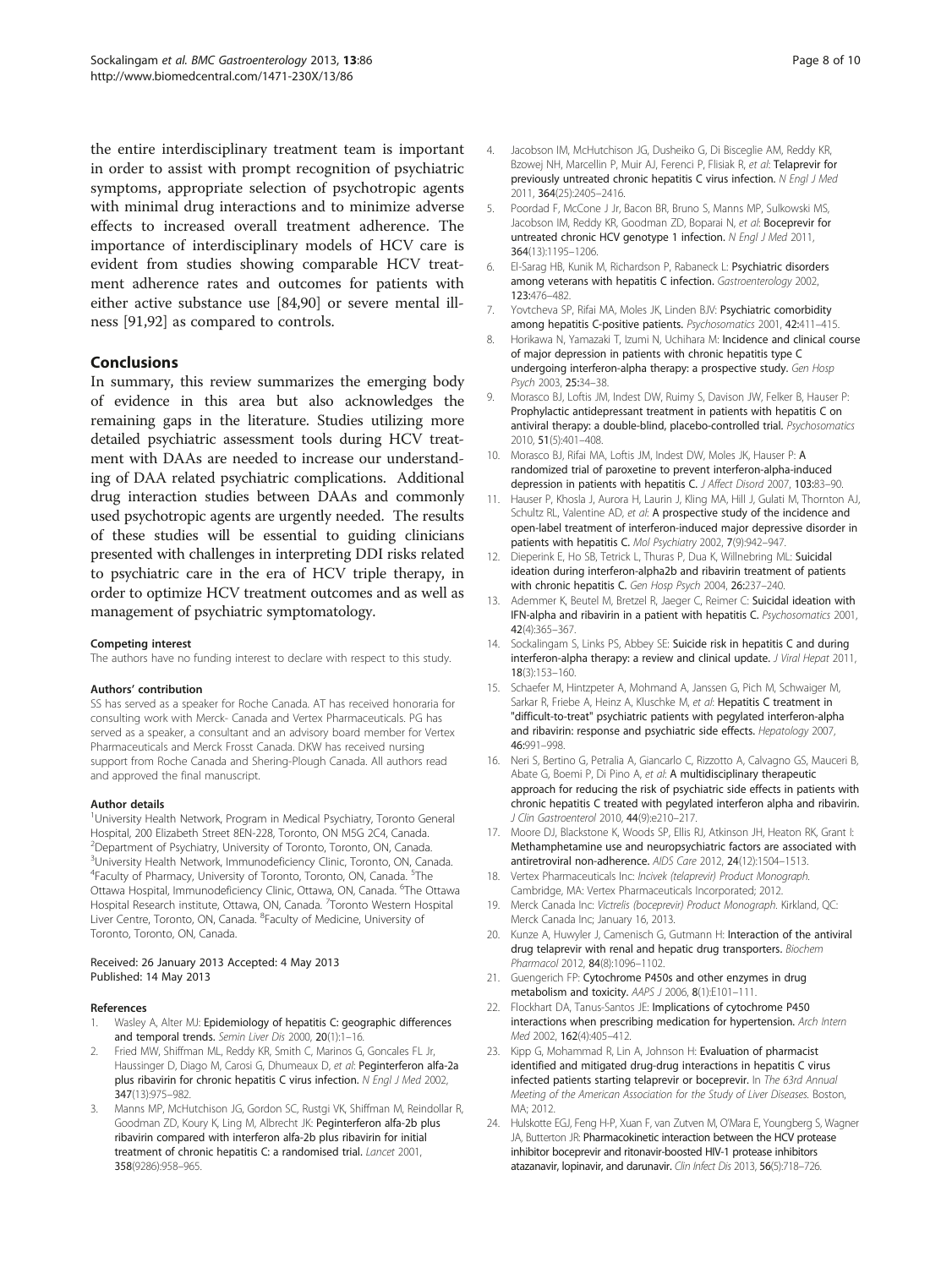- <span id="page-8-0"></span>25. Marzolini C, Elzi L, Gibbons S, Weber R, Fux C, Furrer H, Chave JP, Cavassini M, Bernasconi E, Calmy A, et al: Prevalence of comedications and effect of potential drug-drug interactions in the Swiss HIV Cohort Study. Antivir Ther 2010, 15(3):413–423.
- 26. Sockalingam S, Abbey SE: Managing depression during hepatitis C treatment. Can J Psychiatry 2009, 54(9):614-625.
- 27. Schaefer M, Capuron L, Friebe A, Diez-Quevedo C, Robaeys G, Neri S, Foster GR, Kautz A, Forton D, Pariante CM: Hepatitis C infection, antiviral treatment and mental health: A European expert consensus statement. J Hepatol 2012, 57(6):1379–1390.
- 28. Ramasubbu R, Taylor VH, Saaman Z, Sockalingham S, Li M, Patten S, Rodin G, Schaffer A, Beaulieu S, McIntyre RS: The Canadian Network for Mood and Anxiety Treatments (CANMAT) task force recommendations for the management of patients with mood disorders and select comorbid medical conditions. Ann Clin Psychiatry 2012, 24(1):91–109.
- 29. Baraldi S, Hepgul N, Mondelli V, Pariante CM: Symptomatic treatment of interferon-alpha-induced depression in hepatitis C: a systematic review. J Clin Psychopharmacol 2012, 32(4):531-543.
- 30. Yatham LN, Kennedy SH, Schaffer A, Parikh SV, Beaulieu S, O'Donovan C, MacQueen G, McIntyre RS, Sharma V, Ravindran A, et al: Canadian Network for Mood and Anxiety Treatments (CANMAT) and International Society for Bipolar Disorders (ISBD) collaborative update of CANMAT guidelines for the management of patients with bipolar disorder: update 2009. Bipolar Disord 2009, 11(3):225–255.
- 31. Sherman KE, Flamm SL, Afdhal NH, Nelson DR, Sulkowski MS, Everson GT, Fried MW, Adler M, Reesink HW, Martin M, et al: Response-guided telaprevir combination treatment for hepatitis C virus infection. N Engl J Med 2011, 365(11):1014–1024.
- 32. Zeuzem S, Andreone P, Pol S, Lawitz E, Diago M, Roberts S, Focaccia R, Younossi Z, Foster GR, Horban A, et al: Telaprevir for retreatment of HCV infection. N Engl J Med 2011, 364(25):2417–2428.
- 33. Kwo PY, Lawitz EJ, McCone J, Schiff ER, Vierling JM, Pound D, Davis MN, Galati JS, Gordon SC, Ravendhran N, et al: Efficacy of boceprevir, an NS3 protease inhibitor, in combination with peginterferon alfa-2b and ribavirin in treatment-naive patients with genotype 1 hepatitis C infection (SPRINT-1): an open-label, randomised, multicentre phase 2 trial. Lancet 2010, 376(9742):705–716.
- 34. Bacon BR, Gordon SC, Lawitz E, Marcellin P, Vierling JM, Zeuzem S, Poordad F, Goodman ZD, Sings HL, Boparai N, et al: Boceprevir for previously treated chronic HCV genotype 1 infection. N Engl J Med 2011, 364(13):1207–1217.
- 35. Schaefer M, Sarkar R, Knop V, Effenberger S, Friebe A, Helnze L, Spengler U, Schlaepfer T, Relmer J, Bugglsch P, et al: Escitalopram for the prevention of peginterferon-alpha2a-associated depression in hepatitis C virus-infected patients without previous psychiatric disease. Ann Intern Med 2012, 157:94–103.
- 36. Gleason OC, Fucci JC, Yates WR, Philipsen MA: Preventing relapse of major depression during interferon-alpha therapy for hepatitis C–A pilot study. Dig Dis Sci 2007, 52(10):2557–2563.
- 37. Hulskotte EGJ, Gupta S, Xuan F, van Zutven MGJA, O'Mara E, Galitz L, Wagner JA, Butterton JR: Coadministration of the HCV protease inhibitor boceprevir has no clinically meaningful effect on the pharmacokinetics of the selective serotonin reuptake inhibitor escitalopram in healthy volunteers. Global Antiviral Journal 2011, 7(1):108–109. abstract.
- 38. Van Heeswijk RPG, Boogaerts G, De Paepe E, Van Solingen-Ristea R, Garg V, Beaumont M: The pharmacokinetic interaction between escitalopram and the investigational HCV protease inhibitor telaprevir [abstract 12]. Rev Antiviral Ther Infect Dis 2010, 5:12–13.
- 39. Nichols AI, Behrle JA, Parks V, Richards LS, McGrory SB, Posener J, Patat A, Paul J: Pharmacokinetics, pharmacodynamics, and safety of desvenlafaxine, a serotonin-norepinephrine reupatke inhibitor. J Bioequiv Availab 2013, 5:1.
- 40. Zhou SF, Lai X: An update on clinical drug interactions with the herbal antidepressant St. John's wort. Current drug metabolism 2008, 9(5):394–409.
- 41. Maddock C, Baita A, Orru MG, Sitzia R, Costa A, Muntoni E, Farci MG, Carpiniello B, Pariante CM: Psychopharmacological treatment of depression, anxiety, irritability and insomnia in patients receiving interferon-alpha: a prospective case series and a discussion of biological mechanisms. J Psychopharmacol 2004, 18(1):41–46.
- 42. Dieperink E, Leskela J, Dieperink ME, Evans B, Thuras P, Ho SB: The effect of pegylated interferon-alpha2b and ribavirin on posttraumatic stress disorder symptoms. Psychosomatics 2008, 49(3):225–229.
- 43. Gleason OC, Yates WR, Philipsen MA, Isbell MD, Pollock BG: Plasma levels of citalopram in depressed patients with hepatitis C. Psychosomatics 2004,  $45(1):29-33$
- 44. Gleason OC, Yates WR, Isbell MD, Philipsen MA: An open-label trial of citalopram for major depression in patients with hepatitis C. J Clin Psychiatry 2002, 63(3):194–198.
- 45. Gleason OC, Yates WR, Philipsen MA: Major depressive disorder in hepatitis C: an open-label trial of escitalopram. Prim Care Companion J Clin Psychiatry 2005, 7(5):225–230.
- 46. Swinson RP, Antony MM, Bleau P, Chokka P, Craven M, Fallu A, Katzman M, Kjernisted K, Lanius R, Manassis K, et al: Clinical Practice Guidelines: Management of Anxiety DIsorders. Can J Psychiatry 2006, 51(8):2.
- 47. Castro VM, Clements CC, Murphy SN, Gainer VS, Fava M, Weilburg JB, Erb JL, Churchill SE, Kohane IS, Iosifescu DV, et al: **OT interval and antidepressant use:** a cross sectional study of electronic health records. BMJ 2013, 346:f288.
- 48. Lundbeck Canada Inc: Celexa (citalopram) Product Monograph. Montreal, QC: Lundbeck Canada Inc; 2012.
- 49. Lundbeck Canada Inc: Cipralex (escitalopram) Product Monograph. Montreal, QC: Lundbeck Canada Inc; 2012.
- 50. DeMaio W, Kane CP, Nichols AI, Jordan R: Metabolism studies of desvenlafaxine. J Bioequiv Availab 2011, 3:151-160.
- 51. Hosoda S, Takimura H, Shibayama M, Kanamura H, Ikeda K, Kumada H: Psychiatric symptoms related to interferon therapy for chronic hepatitis C: clinical features and prognosis. Psychiatry Clin Neurosci 2000, 54:565-572.
- 52. Scalori A, Pozzi M, Bellia V, Apale P, Santamaria G, Bordoni T, Redaelli A, Avolio A, Parravicini P, Pioltelli P, et al: Interferon-induced depression: prevalence and management. Dig Liver Dis 2005, 37(2):102–107.
- 53. Huet PM, Villeneuve JP: Determinants of drug disposition in patients with cirrhosis. Hepatology 1983, 3(6):913–918.
- 54. Kasserra C, Hughes E, Treitel M, Gupta S, O'Mara E: Clinical pharmacology of boceprevir: metabolism, excretion, and drug-drug interactions [abstract 118]. In 18th Conference on Retroviruses and Opportunistic Infections. Boston, USA; 2011.
- 55. Garg V, Chandorkar G, Farmer HF, Smith F, Alves K, Van Heeswijk RPG: Effect of telaprevir on the pharmacokinetics of midazolam and digoxin. J Clin Pharmacol 2012, 52(10):1566-1573.
- 56. Luo X, Van Heeswijk RPG, Alves K, Garg V: The effect of telaprevir on the pharmacokinetics of alprazolam and zolpidem in healthy volunteers [abstract PK\_11]. Rev Antiviral Ther Infect Dis 2011, 6:13.
- 57. Rifai MA: Hepatitis C treatment of patients with bipolar disorder: a case series. Prim Care Companion J Clin Psychiatry 2006, 8(6):361-366.
- 58. Powell-Jackson PR, Tredger JM, Williams R: Hepatotoxicity to sodium valproate: a review. Gut 1984, 25(6):673–681.
- 59. Felker BL, Sloan KL, Dominitz JA, Barnes RF: The safety of valproic acid use for patients with hepatitis C infection. Am J Psychiatry 2003, 160(1):174-178.
- 60. Argikar UA, Remmel RP: Variation in glucuronidation of lamotrigine in human liver microsomes. Xenobiotica; the fate of foreign compounds in biological systems 2009, 39(5):355–363.
- 61. Schaffer A, McIntosh D, Goldstein BI, Rector NA, McIntyre RS, Beaulieu S, Swinson R, Yatham LN: The CANMAT task force recommendations for the management of patients with mood disorders and comorbid anxiety disorders. Ann Clin Psychiatry 2012, 24(1):6-22.
- 62. Novartis Pharmaceuticals Canada Inc: Tegretol (Carbamazepine) Product Monograph. Dorval, Que: Novartis Pharmaceuticals Canada Inc; 2011.
- 63. Andreasen AH, Brosen K, Damkier P: A comparative pharmacokinetic study in healthy volunteers of the effect of carbamazepine and oxcarbazepine on cyp3a4. Epilepsia 2007, 48(3):490–496.
- 64. Hachad H, Ragueneau-Majlessi I, Levy RH: New antiepileptic drugs: review on drug interactions. Ther Drug Monit 2002, 24(1):91–103.
- 65. Freudenreich O, Gandhi RT, Walsh JP, Henderson DC, Goff DC: Hepatitis C in schizophrenia: screening experience in a community-dwelling clozapine cohort. Psychosomatics 2007, 48(5):405–411.
- 66. Sockalingam S, Shammi C, Powell V, Barker L, Remington G: Determining rates of hepatitis C in a clozapine treated cohort. Schizophr Res 2010, 124(1–3):86–90.
- 67. Matthews AM, Huckans MS, Blackwell AD, Hauser P: Hepatitis C testing and infection rates in bipolar patients with and without comorbid substance use disorders. Bipolar Disord 2008, 10(2):266–270.
- 68. Telio D, Sockalingam S, Stergiopoulos V: Persistent psychosis after treatment with interferon alfa: a case report. J Clin Psychopharmocol 2006, 26(4):446–447.